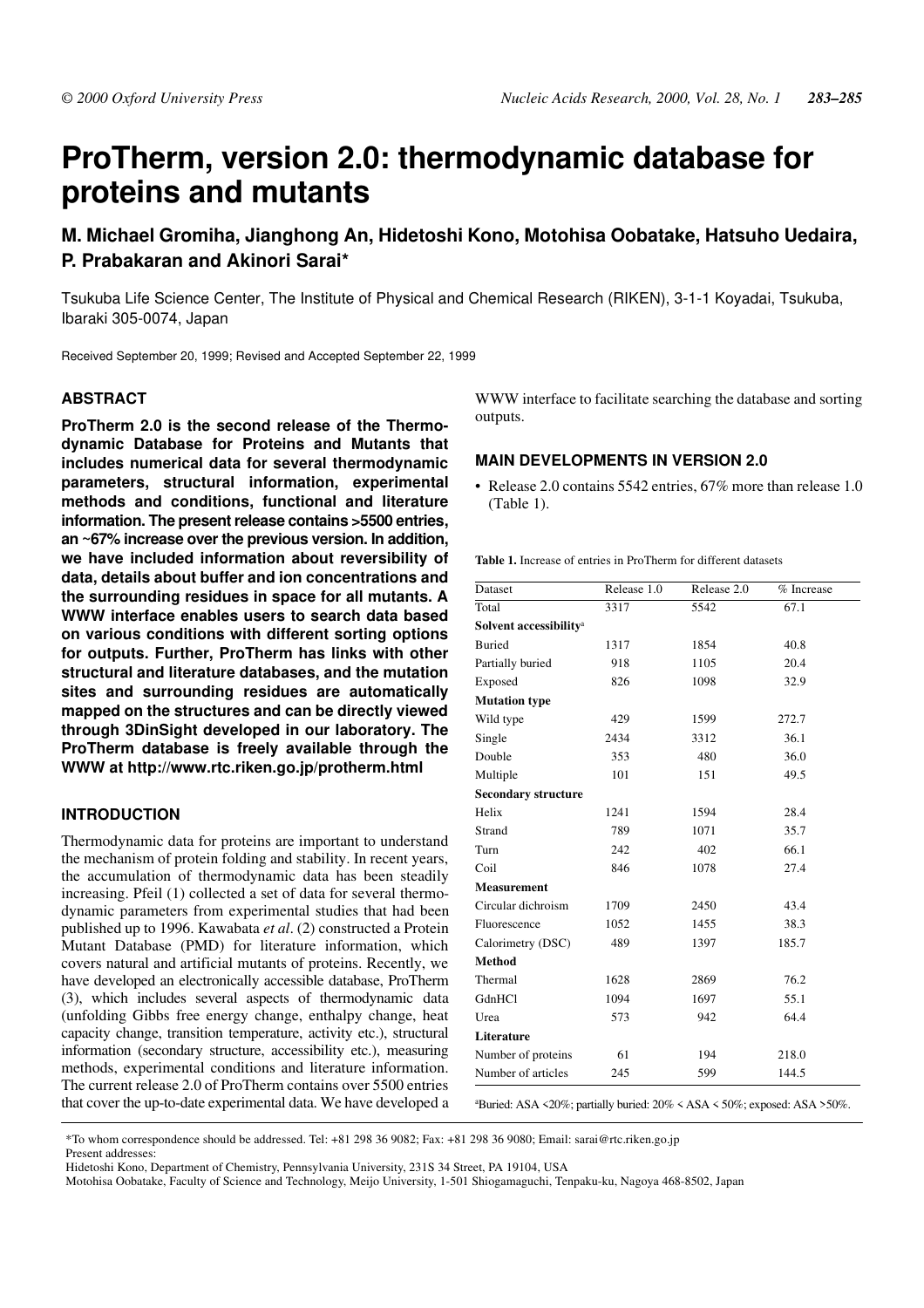

**Figure 1.** Display of protein mutants and surrounding residues by RasMol. As an example, we show the surrounding residues of Lys 91 in Ribonuclease H (2RN2). The central residue, surrounding residues within 4 Å and surrounding residues between 4 and 8 Å are shown in red, yellow and green, respectively.

- Includes additional information on reversibility for all data.
- Details about buffers and ions and their concentrations for each entry.
- Information about the surrounding residues around each mutant in space for a specific radius (e.g. 0–4 and 4–8 Å).
- Display option to view all mutants and surrounding residues through RasMol (4). An example is shown in Figure 1.

#### **FEATURES AVAILABLE AT THE ProTherm SITE**

All details about search options, tutorials and database statistics may be accessed by clicking the text links of the home page.

Each entry in the database contains: (i) structural information, (ii) thermodynamic data obtained from thermal and denaturant denaturation experiments, (iii) experimental methods and conditions, (iv) functional and (v) literature information.

The solvent accessibilities of all residues were computed using the program ASC (5,6) as described in our earlier article (7).

#### **DATABASE STATISTICS**

Details about the increase of data in release 2.0 for secondary structures, mutation types, various regions of solvent accessibility (ASA), different experimental measurements and methods are